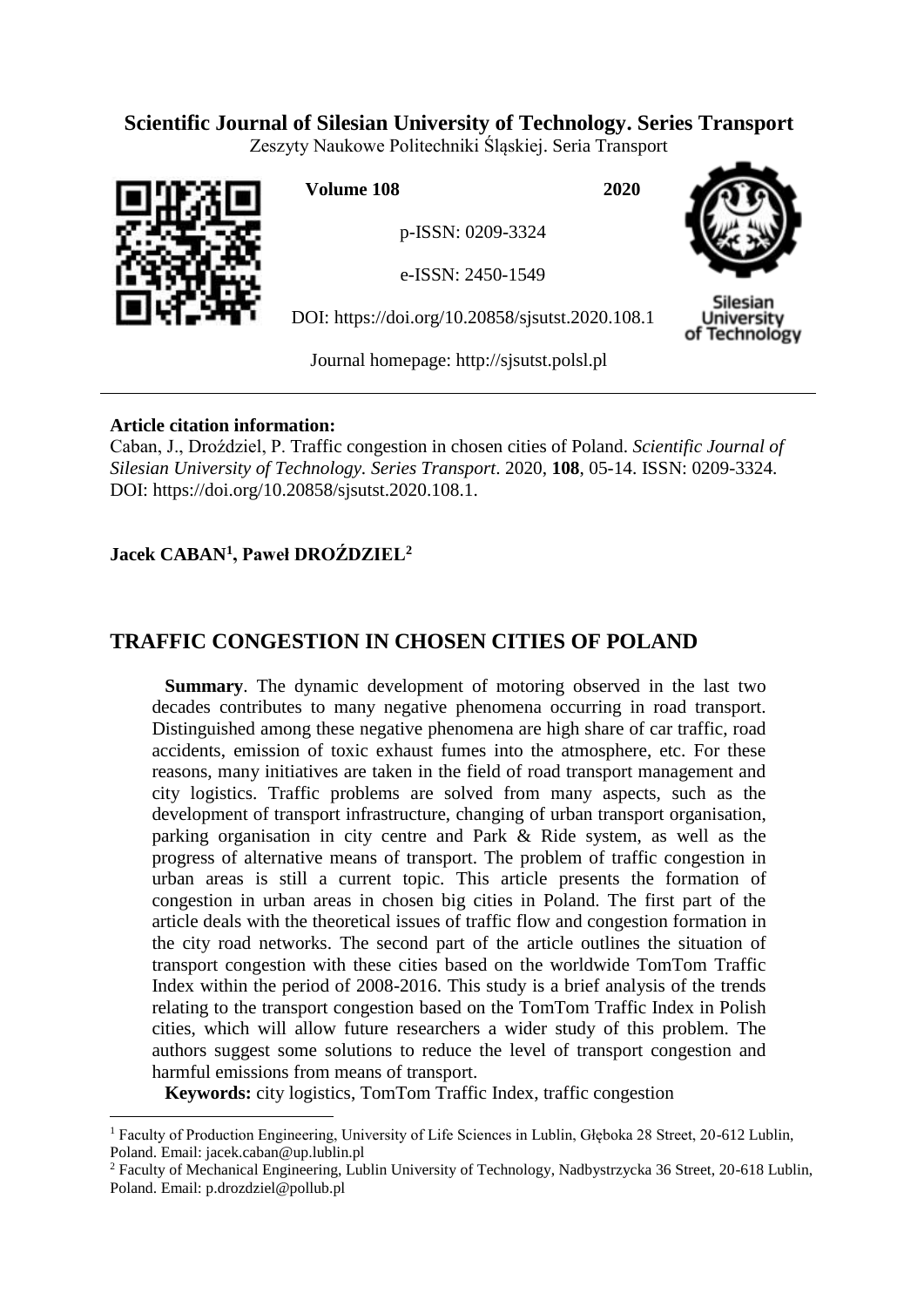#### **1. INTRODUCTION**

Transport plays a crucial role in the economy and life of people. Transport infrastructure stimulates the development of the entire economy and creates conditions for its proper development [19, 26]. Transport accessibility of the region is one of the factors that intensify its development [19]. The dynamic development of individual motorisation observed in the last two decades contributes to many negative phenomena occurring in road transport safety and negative impact on air quality in agglomerations. Environmental impacts of transport are unfavourable and they often have unavoidable character [28]. One way to reduce pollution production is to operate more environmentally friendly vehicles [17, 18, 30] or used alternative fuels for supply internal combustion engines [5]. The problem of road transport safety is a constant issue undertaken by the scientific community, as evidenced by numerous publications in this area: [2, 3, 7, 9, 11, 13, 20-22, 25, 29, 32, 36]. Car travel is related to climate change, depending on fossil fuels, and traffic congestion [8]. Extending travel time caused by decreasing the average vehicle speed, unfavourable weather conditions (high ambient temperature, icing or intense snowfalls) adversely affect the psycho-physical state of the driver, and consequently, may lead to wrong decisions and situations of danger (traffic accident) [6].

Road traffic congestion is arguably the main problem of the transport system [16]. Congestion causes global concerns, such as increased commuting times and fuel usage as well as environmental deterioration [35]. The negative effect caused by traffic congestions is most notable in the largest cities, where traffic density is relatively high, with characteristically low and often variable speed (acceleration and deceleration) [24]. While there are considerable technological and policy opportunities for tackling detriments associated with pollution from vehicle emissions and road traffic accidents, congestion seems a more intractable challenge [16]. Understanding the process of traffic flow and detecting traffic congestion are important issues associated with developing urban policies to resolve the problem. Among the causes of traffic congestion, we can differentiate physical and psychological factors. Physical causes measure traffic, speed and density of the street. Psychological factors are more difficult to measure and each driver accepts a different level of congestion. Some people accept slight traffic congestion, whereas others do not, and this causes more stress for them.

Traffic congestion is a complex spatial-temporal process [12]. Congestion can be recurrent (regular, occurring on a daily, weekly or annual cycle) or non-recurrent (traffic incidents, such as accidents and disabled vehicles) [14]. Congestion in the urban zone can be considered as a phenomenon on a local and global scale. Local congestion, such as single interactions, only decreases the velocity of individual vehicles, whereas global congestion often decreases the velocity of the overall street network and requires additional traffic control [34]. William Vickrey identified six types of congestion [34]:

- Simple interaction on homogeneous roads: where two vehicles travelling close together delay each other.
- Multiple interactions on homogeneous roads: where several vehicles interact.
- Bottlenecks: where several vehicles are trying to pass through narrowed lanes.
- "Trigger neck" congestion: when an initial narrowing generates a line of vehicles interfering with a flow of vehicles not seeking to follow the jammed itinerary.
- Network control congestion: where traffic controls programmed for peak-hour traffic inevitably delay off-peak hour traffic.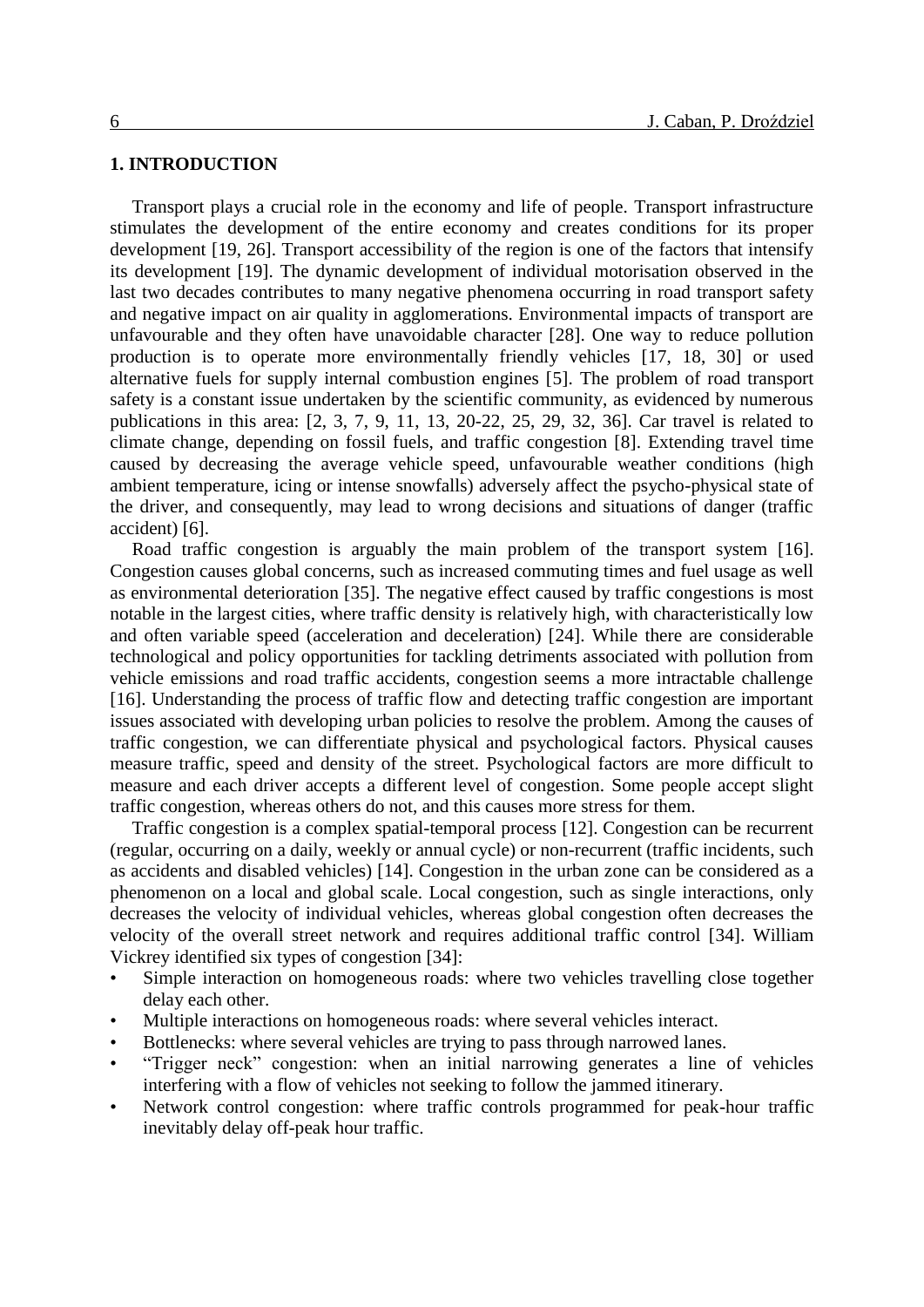• Congestion due to network morphology, or polymodal polymorphous congestion: where traffic congestion reflects the state of traffic on all itineraries and for all modes. The cost of intervention for a given segment of roadway increases through possible interventions on other segments of the road, due to the effect of triggered congestion.

As earlier mentioned, congestion in the urban transport network is common in large agglomerations as well as in medium-sized cities. This is a phenomenon characteristic of cities with a high level of socio-economic development on all continents. In cities, we usually deal with a large concentration of transport needs in time and space that occur with a certain periodicity and is particularly severe in city centres. Transport of cargos via small commercial vehicles within Central Europe is very popular [15]. Vehicles of this type limit visibility to other road users, take up a lot of space and need to manoeuvre, which is particularly severe in crowded city centres.

Currently, the large possibilities of increasing the capacity of traffic flow are due to the use of intelligent transport systems for traffic control. In many countries of Central Europe, intelligent transport systems operate with great success, similarly, in Poland, an increasing number of cities implement these systems to improve the efficiency of vehicle flow control. Many cities decide on alternative means of transport (for example, city bike system, development of a trolleybus network). Transport companies are considering investing in hybrid vehicles. The possibilities of minimising fuel consumption and reducing the emission of toxic compounds from hybrid public transport vehicles are shown in [1]. However, in the works [4, 23, 27, 31], information can be found on selected aspects of the operation of hybrid drives in passenger cars. Increasingly, hybrid vehicles are used in taxi corporations and carsharing companies. Some local governments decide to invest in the Park & Ride system and free public transport for people who have used the Park & Ride system (for example, Katowice), or specially designated bus lane on the road for an urban bus (for example, Warsaw and Lublin). Some of the cities introduced a division into paid parking zones in the city centre with a diverse tariff (for example, Lublin) and limits access to city centres for vehicles powered by diesel engines (for example, Berlin).

#### **2. SHORT ANALYSIS OF TRAFFIC CONGESTION**

#### **2.1. Methodology and data**

The research methodology was based on measurement tests Worldwide Congestion Ranking data TomTom Traffic Index (TTTI) for 6 chosen Polish cities. The TomTom Traffic Index is published to provide drivers, industry and policy makers with unbiased information about congestion levels in urban areas [33]. The data for the analysis was obtained from the TomTom Traffic Index reports, published on the website [33], for the compared cities.

To avoid misunderstandings during data analysis, the terminology used in the research should be presented and defined. The definitions given below are based on TTTI and used in this paper.

*World rank* of TomTom Traffic Index can be defined as the rank of the cities with a population greater than 800,000 [33] and 2 million inhabitants, however, there are data for smaller cities in the TomTom Traffic Index program, which do not enter the global comparison. The ranking is based on the Congestion level (extra travel time) [33].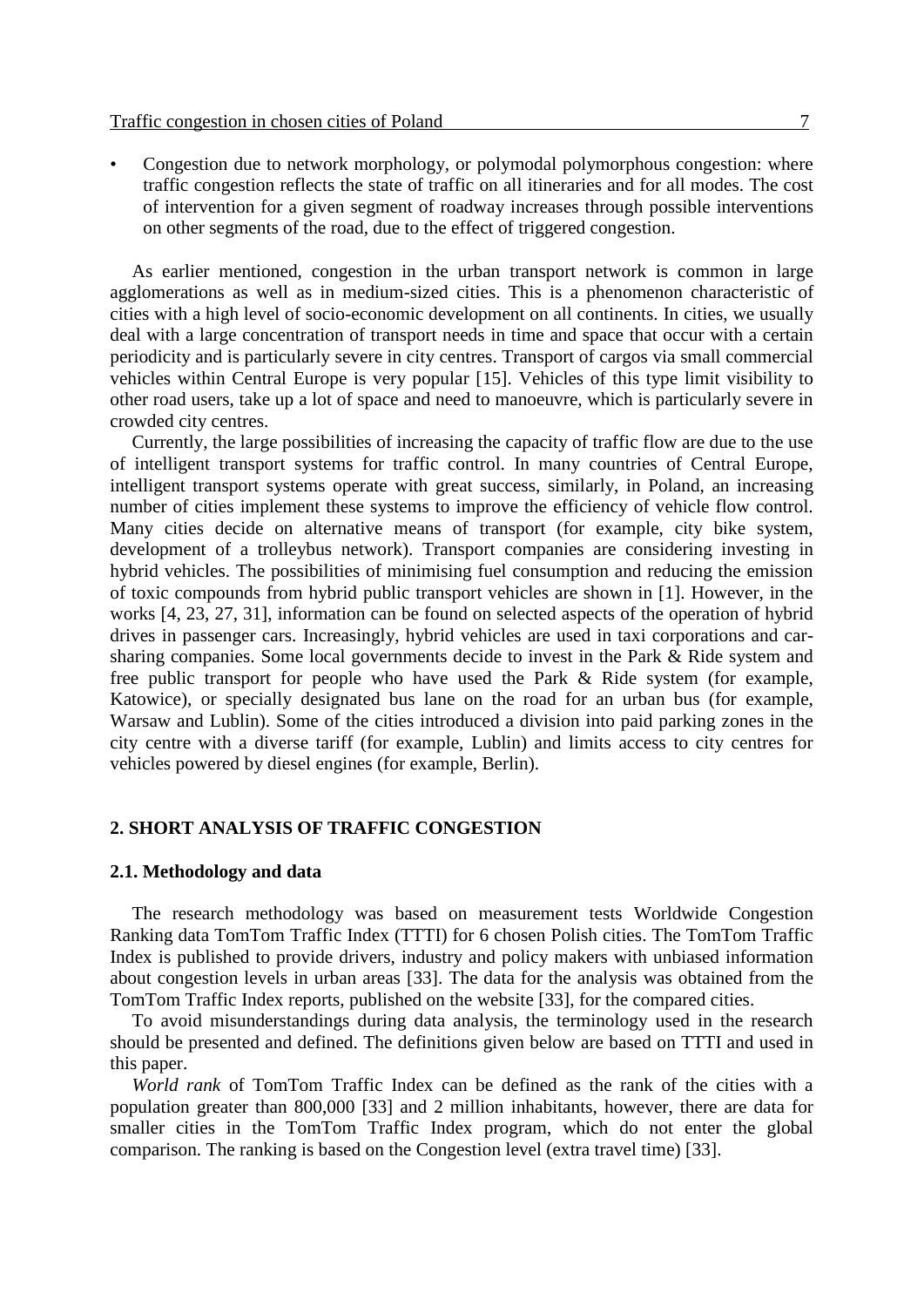*Congestion level* can be defined as an increase in overall travel times when compared to a Free Flow (uncongested) situation [33].

*Extra travel time* can be defined as extra travel time during peak hours versus an hour of driving during a Free Flow (uncongested) situation [33]. Multiplied by 230 days for the annual figure.

*Morning peak* can be defined as an increase in morning peak travel times when compared to a Free Flow (uncongested) situation [33].

*Evening peak* can be defined as an increase in evening peak travel times when compared to a Free Flow in an uncongested situation [33]. The hours of morning and evening peak may vary in different cities and depending on the day of the week. In most cases, within the week, they are the same for the city in question.

*Road network length* is the total length of the evaluated road network, including highways and non-highways expressed in kilometres or miles.

*Live traffic delay* is the current total time of delays in all jams on all monitored roads in the city area.

*Live traffic speed* is the current average speed on all monitored roads in the city area based on the TomTom Traffic Flow information [33]. The last two parameters include highways and major roads and minor roads.

#### **2.2. Comparison of the TomTom Traffic Index in 6 Polish cities**

This section presents the results of research for 6 chosen Polish cities, these are Warsaw, Wroclaw, Cracow, Poznan, Lodz and Szczecin. A characteristic feature of all Polish metropolises is a dynamic increase in the level of motorisation of society and a decrease in the volume of transport in public transport. Consequently, the number of cars per capita and the intensity of street traffic is still increasing, leading to the occurrence of congestion and a significant increase in travel time. According to Eurostat data, in 2015, the motorisation rate in Poland amounted to 546 cars per 1000 inhabitants, compared to 323 in 2005. This means that currently, statistically more than every second Pole has a car.

The examination of occurrence of congestion was based on the measurement of the speed of passage of particular sections of roads, determined based on GPS data collected in realtime from moving vehicles. For individual cities, average delays were calculated due to congestion (extra travel time), the average speed of vehicles during communication peaks on the entire road network covered by the survey (and optimal traffic speed) and the largest bottlenecks were examined. The delay indicator due to congestion was calculated in relation to the free passage time without any difficulties. Historical data on congestion in the six largest cities in Poland are included in Tab. 1.

When analysing the data presented in Tab. 1, it can be stated that in 5 of 6 cities there was a reduction in the level of traffic congestion. Unfortunately, only in two cities, Wroclaw and Cracow, the level of congestion clearly decreased by as much as 12%. In other cities, the level of congestion decreased by much smaller values. In Warsaw by 3%, Poznan by 6% and in Szczecin by 4%. In the case of Warsaw, a slow decline in the level of congestion since 2011 can be observed. The largest decrease in the congestion level in year-on-year terms was recorded in the cities of Wroclaw and Cracow amounting to 13% in 2011.

The analysis of the data shows that the worst situation is in the city of Lodz. Over the years, the level of congestion increased from 47 to 51% in 2016, and the highest level of congestion was recorded in 2014. In the case of Lodz, the positive aspect is only that compared to the previous year in 2016, there was a decrease in the congestion level by 3%.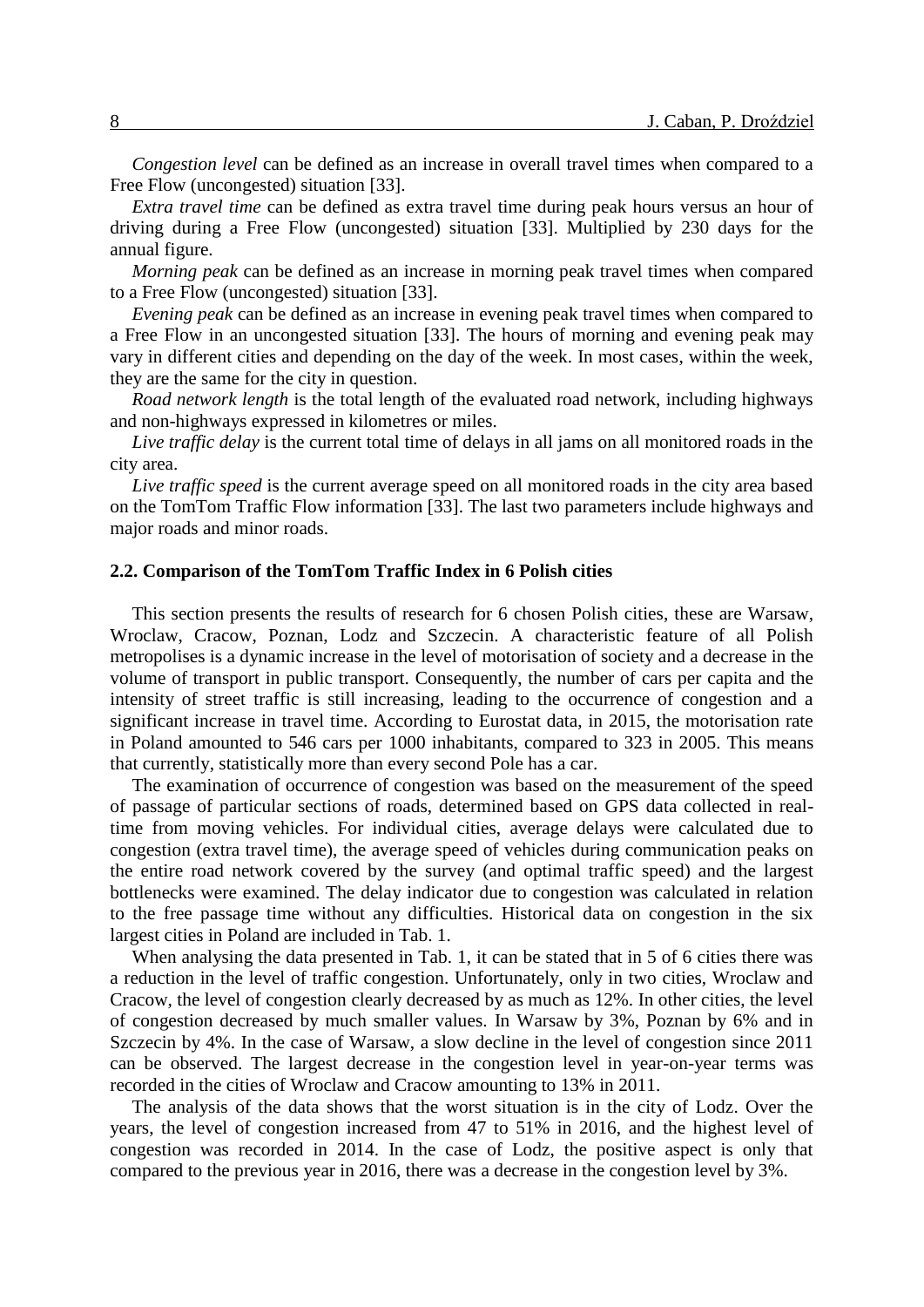| City                         | 2008 | 2009 | 2010 | 2011 | 2012 | 2013 | 2014 | 2015 | 2016 |
|------------------------------|------|------|------|------|------|------|------|------|------|
| Warsaw                       | 40   | 43   | 48   | 45   | 41   | 39   | 40   | 38   | 37   |
| Wroclaw                      | 47   | 47   | 50   | 37   | 30   | 32   | 35   | 35   | 35   |
| Cracow                       | 48   | 41   | 50   | 37   | 31   | 33   | 34   | 35   | 38   |
| Poznan                       | 40   | 39   | 43   | 41   | 36   | 33   | 35   | 34   | 34   |
| Lodz                         | 47   | 51   | 53   | 47   | 46   | 52   | 56   | 54   | 51   |
| Szczecin                     | 28   | 26   | 27   | 28   | 29   | 24   | 27   | 26   | 24   |
| Authors' study based on [33] |      |      |      |      |      |      |      |      |      |

Congestion level history in compared cities expressed in % by Extra travel time

During the analysed period, it can be stated that only for one city (Szczecin), the situation regarding extra travel time could be considered as stable. Szczecin is also a city in which the level of congestion is clearly the lowest compared to other cities.

In Fig. 1 is presented the congestion level for the compared cities in 2016, including morning peak, evening peak, length of highways and non-highways (major and minor roads).



Fig. 1. Congestion level for compared cities in 2016 Authors' study based on [33]

As shown in Fig. 1, in all analysed cities, the highest level of congestion is in the Evening Peak. The lowest level of congestion is noticeable at highways; the reason for this situation may be much higher throughput and definitely greater fluidity of the flow of vehicles than on other roads. Only in Lodz, the situation is different, the greater level of transport congestion occurs here on highways. Furthermore, as can be seen in Fig. 1, for almost all of the analysed parameters, the largest percentage level of transport congestion occurs for the city of Lodz.

In Fig. 2, is presented Extra travel time for the compared cities in 2016. The presented data show that the worst situation is in the city of Lodz and Warsaw. The average additional time expressed in minutes is over 40 minutes. The lowest level for these parameters was recorded in Szczecin.

Tab. 1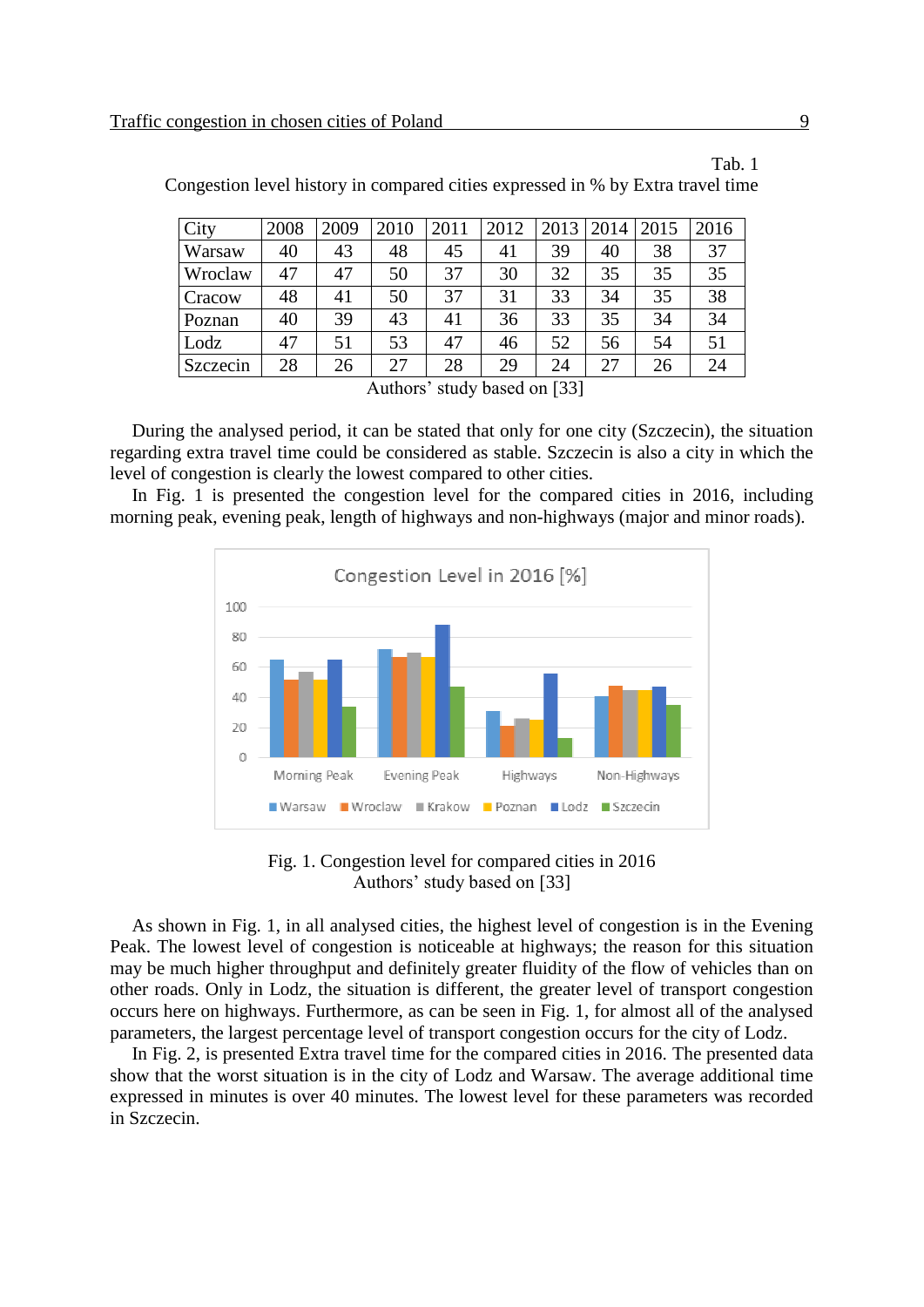

Fig. 2. Extra travel time per day and year, for compared cities in 2016 Authors' study based on [33]





Fig. 3. Optimal traffic speed level for compared cities in 2016 Authors' study based on [33]

In all analysed cities, during traffic congestions, there are average speeds of trips below the optimal traffic speed (Fig. 3).

#### **4. CONCLUSIONS**

Congestion in urban areas is currently one of the most pressing problems in transport [12]. The phenomenon of congestion is particularly onerous for users of traffic (individual drivers, suppliers of stores and institutions, couriers, etc.), and indirectly affects the well-being of agglomeration residents as well (that is, noise, air quality).

With the current level of demand for transport and the development of individual motorisation, the complete elimination of congestion in cities seems to be impossible to achieve. Therefore, the commonly accepted course of action is to bring traffic congestion to an economically justified and acceptable level. Several measurements could significantly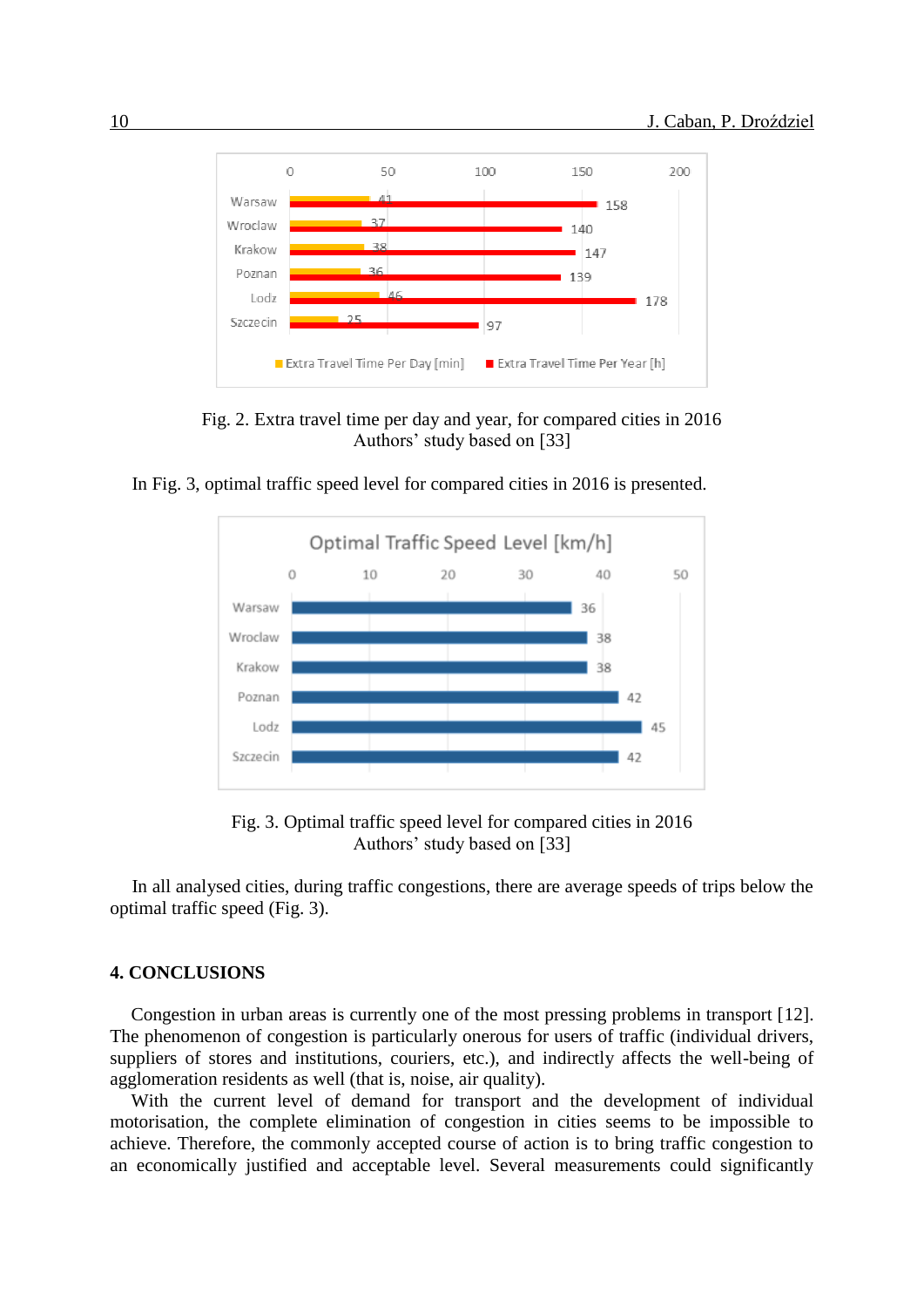reduce congestion in the city: the implementation of various telematics systems as well as the correct setup and synchronisation of traffic light signalling at intersections (that is, creating a "green wave"); increasing the capacity of roads and construction of others; traffic regulation; limiting the right of entry to certain areas or charging of the traffic within the city areas [10]. The comparison of several selected Polish cities shows that it is possible to reduce the level of traffic congestion in the urban area. Efforts that are made by municipal authorities bring positive effects, however, it is an ever-changing environment, susceptible to transport disruptions. Effective management of traffic flow in the city is a very difficult and demanding task, nonetheless, extremely necessary to modern agglomerations.

### **References**

- 1. Barta Dalibor, Martin Mruzek. 2015. "Factors influencing the hybrid drive of urban public transport buses". *Management Systems In Production Engineering* 20 (4): 213- 218.
- 2. Beljatynskij Andrey, Nina Kuzhel, Olegas Prentkovskis, Olena Bakulich, Irina Klimenko. 2009. "The criteria describing the need for highway reconstruction based on the theory of traffic flows and repay time". *Transport* 24(4): 308-317.
- 3. Beljatynskij Andrey, Olegas Prentkovskis, Julij Krivenko. 2010. "The experimental study of shallow flows of liquid on the airport runways and automobile roads". Transport 25(4): 394-402.
- 4. Figlus Tomasz, Tomasz Czachor. 2018. "Preliminary studies of the effect of travelling speed and propulsion type on the sound level in the passenger compartment of a vehicle with a hybrid propulsion system". *XI International Science-Technical Conference Automotive Safety 2018, IEEE Proceedings Paper*. DOI: 10.1109/AUTOSAFE.2018.8373346.
- 5. Gardyński Leszek, Jolanta Kałdonek. 2020. "Research on lubrication properties of selected raw plant and animal materials". *Transport* 35(1): 20-25. DOI: https://doi.org/10.3846/transport.2020.11961.
- 6. Hareshkumar Dahyabhai Golakiya, Ritvik Chauhan, Ashish Dhamaniya. 2020. "Evaluating safe distance for pedestrians on urban midblock sections using trajectory plots". *European Transport \ Trasporti Europei.* Issue 75, Paper no 2. ISSN: 1825-3997.
- 7. Hudak Martin, Radovan Madlenak. 2016. "The research of driver's gaze at the traffic signs". *CBU International Conference Proceedings, Innovations in Science and Education*: 896-899.
- 8. Hurtova Ivana, Marie Sejkorova, Jan Verner, Michal Kucera. 2018. "Preference and area coordination of public transport in modern city". *17th International Scientific Conference Engineering for Rural Development, ERD*: 2085-2091. Jelgava, Latvia, 23-25 May 2018. DOI: 10.22616/ERDev2018.17.N345.
- 9. Jurecki Rafał Stanisław, Tomasz Lech Stańczyk, Marek Jacek Jaśkiewicz. 2017. "Driver's reaction time in a simulated, complex road incident". *Transport* 32 (1): 44-54. ISSN: 1648-4142. DOI: 10.3846/16484142.2014.913535.
- 10. Kampf Rudolf, Jan Lizbetin, Lenka Lizbetinova. 2012. "Requirements of a transport system user". *Communications – Scientific Letters of the University of Zilina*  (*Komunikacie*) 14(4): 106-108. ISSN 1335-4205.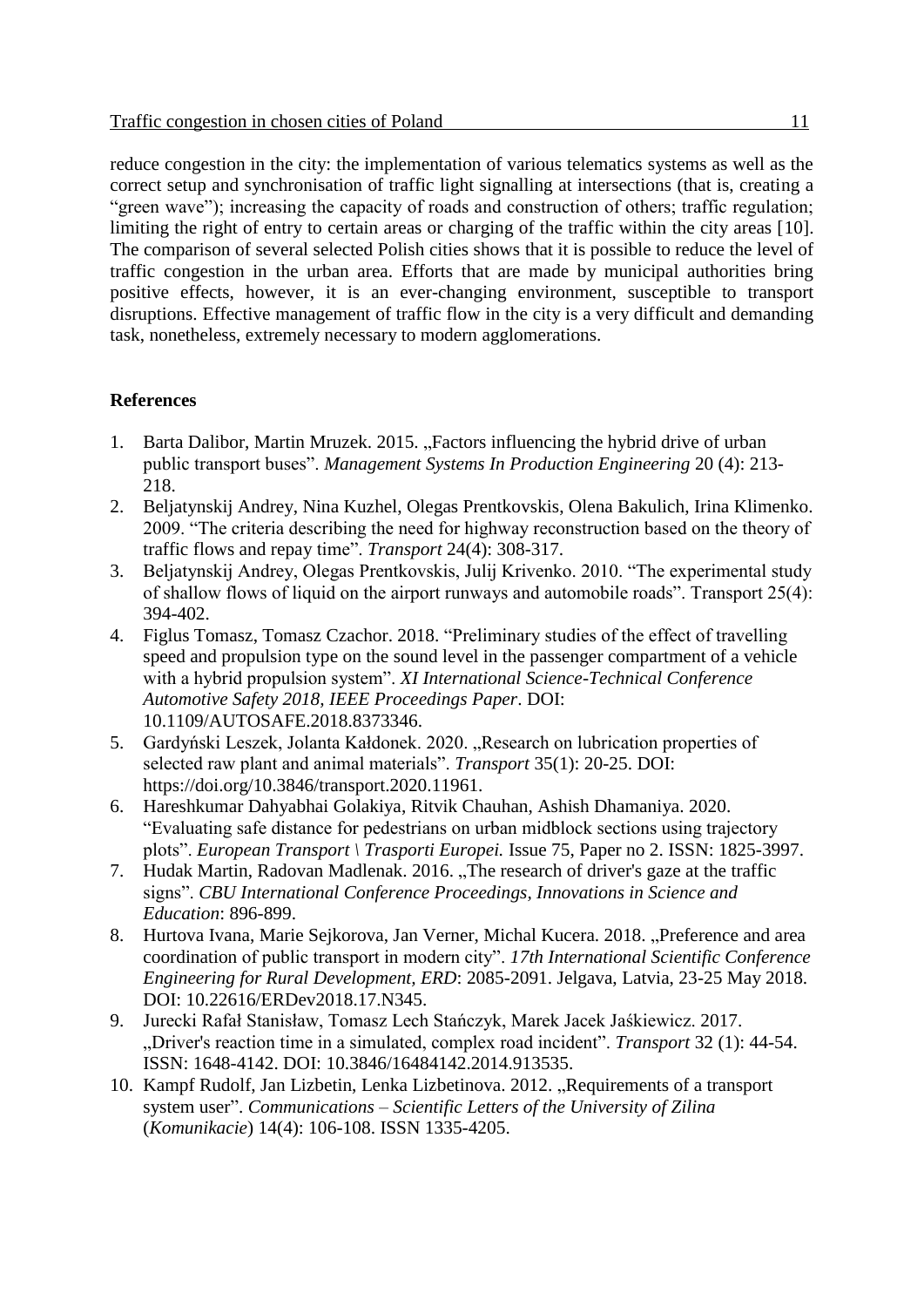- 11. Kampf Rudolf, Ondrej Stopka, Iveta Kubasakova, Vladislav Zitricky. 2016. "Macroeconomic evaluation of projects regarding the traffic constructions and equipment". *World Multidisciplinary Civil Engineering-Architecture-Urban Planning Symposium, WMCAUS 2016*, *Procedia Engineering* 161: 1538-1544. DOI: https://doi.org/10.1016/j.proeng.2016.08.623.
- 12. Kerner Boris. 1999. "Congested traffic flow: Observations and theory". *Transportation Research Record Journal of the Transportation Research Board* 1678(1): 160-167. DOI: https://doi.org/10.3141/1678-20.
- 13. Krayushkina Kateryna, Olegas Prentkovskis, Andrii Bieliatynskyi, Raimundas Junevičius. 2012. "Use of steel slags in automobile road construction". *Transport* 27(2): 129-137.
- 14. Lizbetin Jan, Ladislav Bartuśka. 2017. "The influence of human factor on congestion formation on urban roads". *10th International Scientific Conference Transbaltica 2017*, *Transportation Science and Technology, Procedia Engineering* 187: 206-211. DOI: https://doi.org/10.1016/j.proeng.2017.04.366.
- 15. Matuszak Zbigniew, Michał Bartosz, Dalibor Barta. 2016. "The application of selected network methods for reliable and safe transport by small commercial vehicles". *Management Systems In Production Engineering* 23(3): 198-204. DOI: 10.12914/MSPE-09-03-2016.
- 16. Metz David. 2018. "Tackling urban traffic congestion: the experience of London, Stockholm and Singapore". *Case Studies on Transport Policy* 6: 494-498. DOI: https://doi.org/10.1016/j.cstp.2018.06.002.
- 17. Mickevicius T., S. Slavinskas, S. Wierzbicki, K. Duda. 2014. "The effect of dieselbiodiesel blends on the performance and exhaust emissions of a direct injection off-road diesel engine". *Transport* 29(4): 440-448.
- 18. Mikulski M., S. Wierzbicki, M. Smieja, J. Matijosius. 2015. "Effect of CNG in a fuel dose on the combustion process of a compression-ignition engine". *Transport* 30(2): 162- 171.
- 19. Nieoczym Aleksander, Jacek Caban, Ladislav Bartuśka. 2018. "The functioning of the regional airport on the example of Lublin Airport". *LOGI 2018*, *MATEC Web of Conferences* 236 (02003). DOI: 10.1051/matecconf/201823602003.
- 20. Poliak Milos, Michaela Mrnikova, Patricia Simurkova, Peter Medvid, Adela Poliakova, Salvador Hernandez. 2018. "Social law in road transport like tool safety road transport". *XI International Science-Technical Conference Automotive Safety.* Casta - Papiernicka, Slovakia, 18-20 April 2018. *IEEE Proceedings Paper*. DOI: 10.1109/AUTOSAFE.2018.8373317.
- 21. Prentkovskis Olegas, Andrey Beljatynskij, Rasa Prentkovskiene, Ivan Dyakov Dept, Laima Dabulevičiene. 2009. "A study of the deflections of metal road guardrail elements". *Transport* 24(3): 225-233.
- 22. Prentkovskis Olegas, Edgar Sokolovskij, Vilius Bartulis. 2010. "Investigating traffic accidents: a collision of two motor vehicles". *Transport* 25(2): 105-115.
- 23. Pukalskas Saugirdas, Alfredas Rimkus, Mindaugas Melaika, Robertas Peceliunas. 2018. "Comparison of conventional and hybrid cars exploitation costs". *Advances In Science And Technology-Research Journal* 12(1): 221-227. ISSN: 2299-8624. DOI: https://doi.org/10.12913/22998624/86259.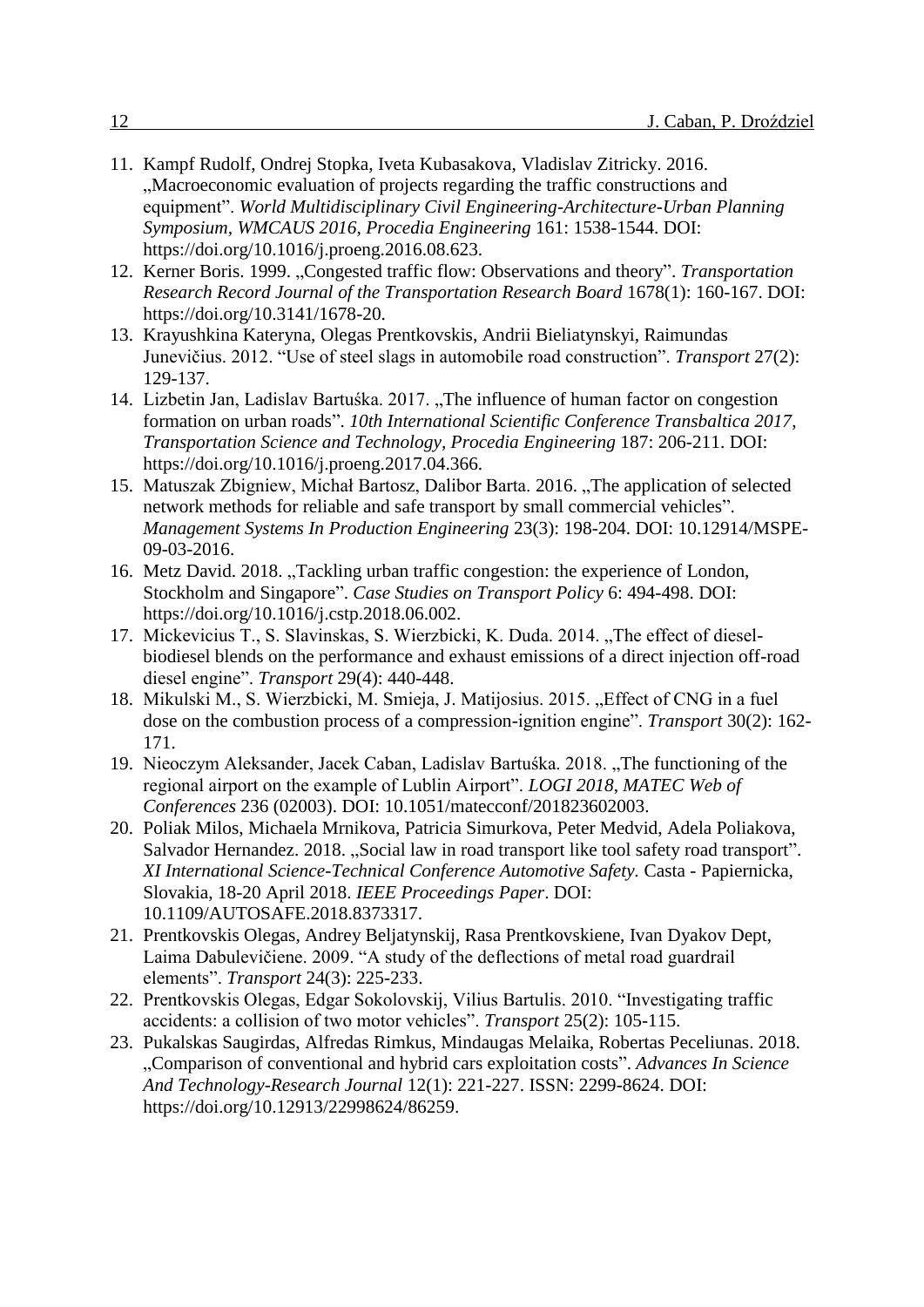- 24. Raslavicius Laurencas, Arturas Kersys, Saugirdas Pukalskas, Jonas Bazaras, Janina Jablonskyte, Jurga Ilgakojyte-Bazariene, Rolandas Makaras. 2015. "City transport analysis using the General Motors (GM) microscopic model". *Public Transport* 7(2): 159-183. DOI: https://doi.org/10.1007/s12469-014-0094-z.
- 25. Samociuk Waldemar, Zbigniew Krzysiak, Bibiana Bukova, Eva Brumercikova, Henryk Bąkowski, Leszek Krzywonos. 2018. "Analysis of international transport of chemical products in the countries of the Visegrad Group". *Przemysł Chemiczny* 97(6): 829-833. DOI: 10.15199/62.2018.6.2.
- 26. Skrúcaný T., M. Kendra, T. Kalina, M. Jurkovič, M. Vojtek, F. Synák. 2018. "Environmental comparison of different transport modes". *Nase More* 65(49): 192-196.
- 27. Skrúcany Tomas, Veronika Harantova, Martin Kendra, Dalibor Barta. 2017 "Reducing energy consumption by passenger car with using of non-electrical hybrid drive technology". *Advances In Science And Technology-Research Journal* 11(1): 166-172. ISSN: 2299-8624. DOI: https://doi.org/10.12913/22998624/66505.
- 28. Skrúcany Tomas, Stefania Semanova, Tomasz Figlus, Branislav Šarkan, Jozef Gnap. 2017. Energy intensity and GHG production of chosen propulsions used in road transport". *Communications - Scientific Letters of the University of Zilina* (*Komunikacie*) 19(2): 3-9. ISSN: 1335-4205.
- 29. Skrúcany Tomas, Ján Vrábel, Martin Kendra, Patrik Kažimír. "Impact of cargo distribution on the vehicle flatback on braking distance in road freight transport". *18th International Scientific Conference-LOGI 2017*, *MATEC Web of Conferences* 137(00054). DOI: https://doi.org/10.1051/matecconf/201713400054.
- 30. Šarkan Branislav, Jozef Gnap, Monika Kiktová. 2019. "The importance of hybrid vehicles in urban traffic in terms of environmental impact". *The Archives of Automotive Engineering – Archiwum Motoryzacji* 85(3): 115-122. DOI: 10.14669/AM.VOL85.ART8.
- 31. Šarkan Branislav, Ondrej Stopka, Marie Chovancova, Andrzej Kuranc. 2018. "Simulating real driving conditions on the single roller dynamometer: a case study in terms of the fuel consumption measurement". *XI International Science-Technical Conference Automotive Safety*, *IEEE Proceedings Paper*. DOI: 10.1109/AUTOSAFE.2018.8373313.
- 32. Tarkowski Sławomir, Aleksander Nieoczym, Jacek Caban, Leszek Gardyński, Jan Vrábel. 2019. "Reconstruction of road accident using video recording". *III International Conference of Computational Methods in Engineering Science (CMES'18).* Kazimierz Dolny, Poland, November 22-24, 2018. *MATEC Web of Conferences* 252(05023): 1-5. DOI: https://doi.org/10.1051/matecconf/201925205023.
- 33. TomTom Traffic Index. Available at: https://www.tomtom.com/en\_gb/trafficindex/.
- 34. Vickrey William. 1969. "Congestion theory and transport investment". *American Economic Review* 59(2): 251-260.
- 35. Wen Tzai-Hung, Chin Wei-Chien-Benny, Lai Pei-Chun. 2017. "Understanding the topological characteristics and flow complexity of urban traffic congestion". *Physica A Statistical Mechanics and its Applications* 473: 166-177. DOI: https://doi.org/10.1016/j.physa.2017.01.035.
- 36. Young L. Kristie, Lenné G. Michael. 2010. "Driver engagement in distracting activities and the strategies used to minimise risk". *Safety Science* 48(3): 326-332. DOI: [https://doi.org/10.1016/j.ssci.2009.10.008.](https://doi.org/10.1016/j.ssci.2009.10.008)